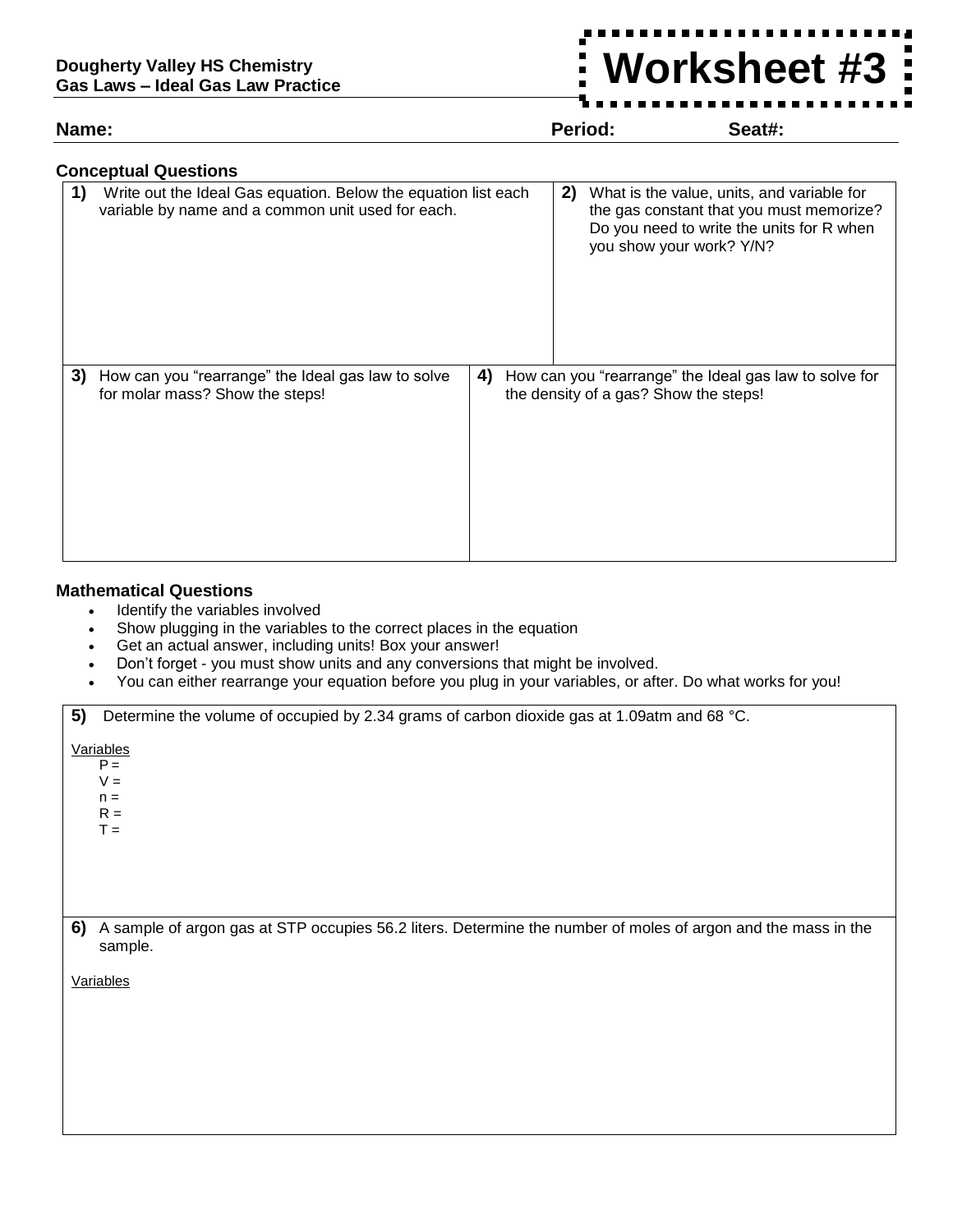| Variables                                                                                                                    |
|------------------------------------------------------------------------------------------------------------------------------|
|                                                                                                                              |
|                                                                                                                              |
|                                                                                                                              |
|                                                                                                                              |
|                                                                                                                              |
|                                                                                                                              |
| 8) A 30.6 g sample of gas occupies 22.414 L at STP. What is the molar mass of this gas?                                      |
|                                                                                                                              |
| Variables                                                                                                                    |
|                                                                                                                              |
|                                                                                                                              |
|                                                                                                                              |
|                                                                                                                              |
|                                                                                                                              |
| 9) 5.600 g of solid CO <sub>2</sub> is put in an empty sealed 4.00 L container at a temperature of 300 K. When all the solid |
| CO <sub>2</sub> becomes gas, what will be the pressure in the container?                                                     |
| Variables                                                                                                                    |
|                                                                                                                              |
|                                                                                                                              |
|                                                                                                                              |
|                                                                                                                              |
|                                                                                                                              |
| 10) A 40.0 g gas sample occupies 11.2 L at STP. Find the molecular weight of this gas.                                       |
|                                                                                                                              |
| Variables                                                                                                                    |
|                                                                                                                              |
|                                                                                                                              |
|                                                                                                                              |
|                                                                                                                              |
|                                                                                                                              |
|                                                                                                                              |
| 11) If I have 4 moles of a gas at a pressure of 5.6 atm and a volume of 12 liters, what is the temperature in Celsius?       |
| Variables                                                                                                                    |
|                                                                                                                              |
|                                                                                                                              |
|                                                                                                                              |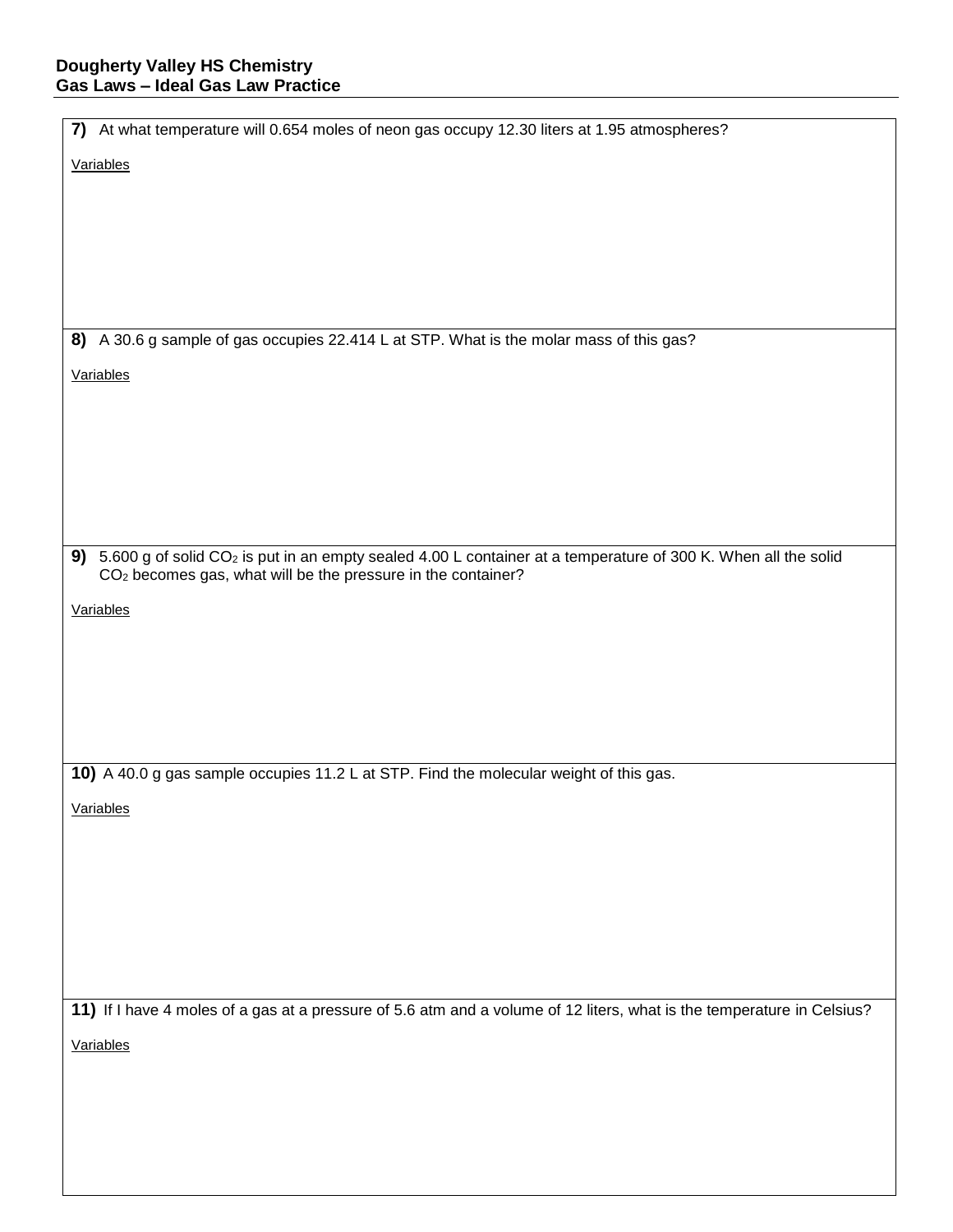| 12) If I have an unknown quantity of gas at a pressure of 1.2 atm, a volume of 31 liters, and a temperature of 87.0 °C,<br>how many moles of gas do I have?                                                                                                                                                                                                                           |
|---------------------------------------------------------------------------------------------------------------------------------------------------------------------------------------------------------------------------------------------------------------------------------------------------------------------------------------------------------------------------------------|
| Variables                                                                                                                                                                                                                                                                                                                                                                             |
|                                                                                                                                                                                                                                                                                                                                                                                       |
|                                                                                                                                                                                                                                                                                                                                                                                       |
|                                                                                                                                                                                                                                                                                                                                                                                       |
| 13) It is not safe to put aerosol canisters in a campfire because the pressure inside the canisters can get too high and                                                                                                                                                                                                                                                              |
| cause the can to explode. If I have a 1.0L canister that holds 2.0 moles of gas and the campfire temperature is<br>1400 °C, what is the pressure of the canister?                                                                                                                                                                                                                     |
| Variables                                                                                                                                                                                                                                                                                                                                                                             |
|                                                                                                                                                                                                                                                                                                                                                                                       |
|                                                                                                                                                                                                                                                                                                                                                                                       |
|                                                                                                                                                                                                                                                                                                                                                                                       |
| 14) How many grams of oxygen are in a 30L scuba tank if the temperature of the can is 300K and the pressure is 200<br>atm?                                                                                                                                                                                                                                                            |
| Variables                                                                                                                                                                                                                                                                                                                                                                             |
|                                                                                                                                                                                                                                                                                                                                                                                       |
|                                                                                                                                                                                                                                                                                                                                                                                       |
|                                                                                                                                                                                                                                                                                                                                                                                       |
|                                                                                                                                                                                                                                                                                                                                                                                       |
| 15) A shark comes across a diver using the tank from the question above and luckily for the diver, bites down on the<br>canister instead of her. The pressure at 33 ft under water (where our diver was practicing scuba) is 14.7 psi and<br>the temperature of the sea water is 15.5 °C. When the tank explodes what is the new volume of the gas before it<br>rises to the surface? |
| Variables                                                                                                                                                                                                                                                                                                                                                                             |
|                                                                                                                                                                                                                                                                                                                                                                                       |
|                                                                                                                                                                                                                                                                                                                                                                                       |
|                                                                                                                                                                                                                                                                                                                                                                                       |
| 16) If you have a balloon that can hold 100L of air and you blow it up with 3.0 moles of oxygen at a pressure of 1atm,<br>what is the temperature of the balloon in Kelvin?                                                                                                                                                                                                           |
| Variables                                                                                                                                                                                                                                                                                                                                                                             |
|                                                                                                                                                                                                                                                                                                                                                                                       |
|                                                                                                                                                                                                                                                                                                                                                                                       |
|                                                                                                                                                                                                                                                                                                                                                                                       |
|                                                                                                                                                                                                                                                                                                                                                                                       |
|                                                                                                                                                                                                                                                                                                                                                                                       |